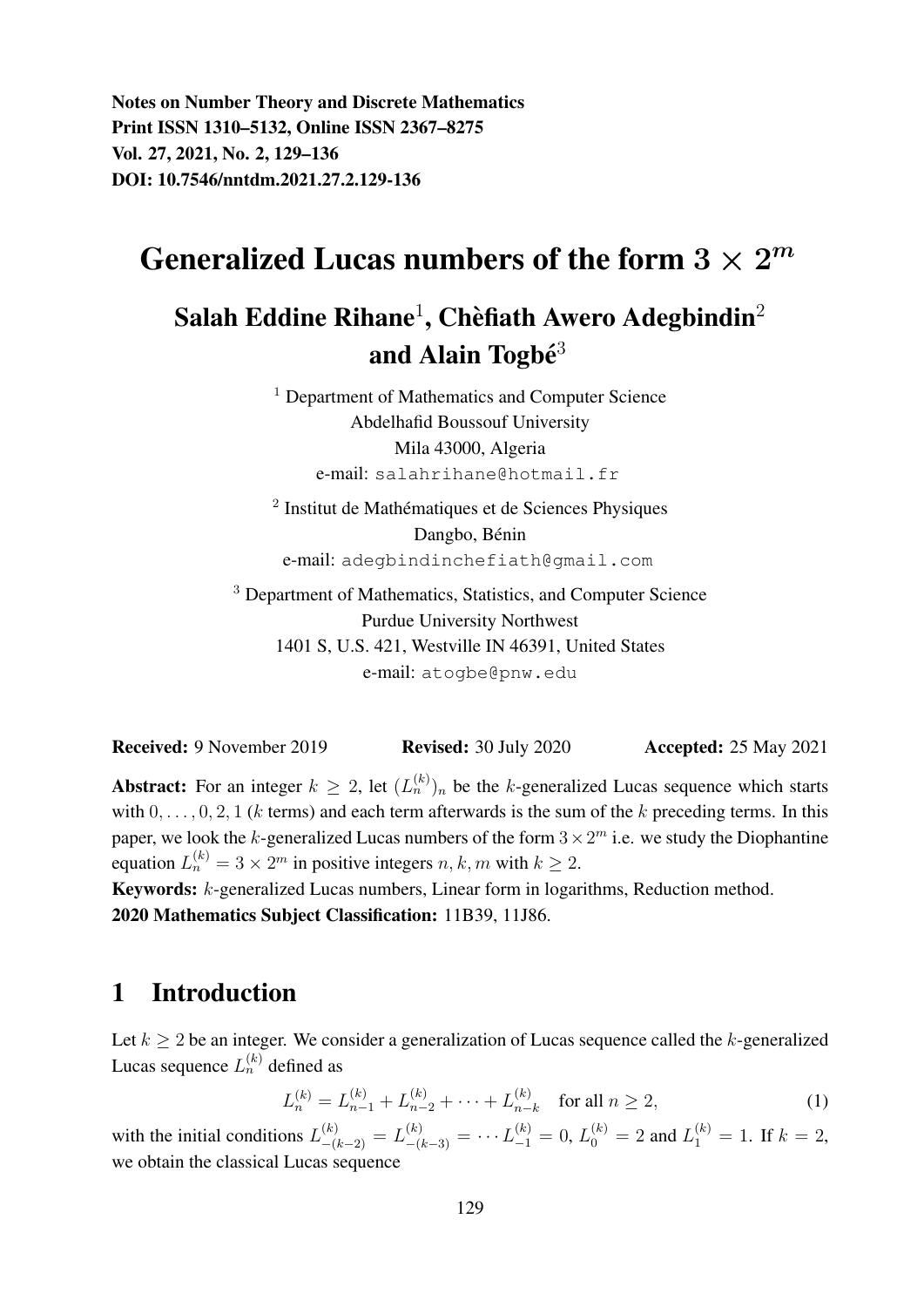$L_0 = 2$ ,  $L_1 = 1$ , and  $L_n = L_{n-1} + L_{n-2}$  for  $n \ge 2$ .

$$
(L_n)_{n\geq 0} = \{2, 1, 3, 4, 7, 11, 18, 29, 47, 76, 123, 199, 322, 521, 843, 1364, \ldots\}.
$$

If  $k = 3$ , then the 3-Lucas sequence is

 $(L_n^{(3)})_{n \ge -1} = \{0, 2, 1, 3, 6, 10, 19, 35, 64, 118, 217, 399, 734, 1350, 2483, 4567, \ldots\}.$ 

If  $k = 4$ , then the 4-Lucas sequence is

$$
(L_n^{(4)})_{n \ge -2} = \{0, 0, 2, 1, 3, 6, 12, 22, 43, 83, 160, 308, 594, 1145, 2207, 4254, 8200, \ldots\}.
$$

It is known that if  $2 \leq n \leq k$ , then

$$
L_n^{(k)} = 3 \times 2^{n-2},\tag{2}
$$

see Lemma 2 in [5]. This raises the following natural question: *are there any positive integers* n, m, k *such that*

$$
L_n^{(k)} = 3 \times 2^m
$$

The aim of this paper is to give an answer to this problem by proving the following result.

**Theorem 1.1.** *The Diophantine equation* (3) *has no solution if*  $n \geq k + 1$ *.* 

Our proof of Theorem 1.1 is mainly based on linear forms in logarithms of algebraic numbers and a reduction algorithm originally introduced by Baker and Davenport [2]. Here, we use a version due to Dujella and Peth $\tilde{o}$  in [6, Lemma 5(a)].

### 2 The tools

#### 2.1 Linear forms in logarithms

For any non-zero algebraic number  $\eta$  of degree d over  $\mathbb Q$ , whose minimal polynomial over  $\mathbb Z$  is  $a\prod_{j=1}^d \big(X-\eta^{(j)}\big),$  we denote by

$$
h(\eta) = \frac{1}{d} \left( \log |a| + \sum_{j=1}^{d} \log \max (1, |\eta^{(j)}|) \right)
$$

the usual absolute logarithmic height of  $\eta$ . In particular, if  $\eta = p/q$  is a rational number with  $gcd(p, q) = 1$  and  $q > 0$ , then  $h(\eta) = log \max\{|p|, q\}$ . The following properties of the function absolute logarithmic height  $h()$ , which will be used in the next sections without special reference, are also known:

$$
h(\eta \pm \gamma) \le h(\eta) + h(\gamma) + \log 2,\tag{4}
$$

$$
h(\eta \gamma^{\pm 1}) \leq h(\eta) + h(\gamma), \tag{5}
$$

$$
h(\eta^s) = |s| h(\eta) \quad (s \in \mathbb{Z}). \tag{6}
$$

With this notation, Matveev proved the following theorem (see [7]).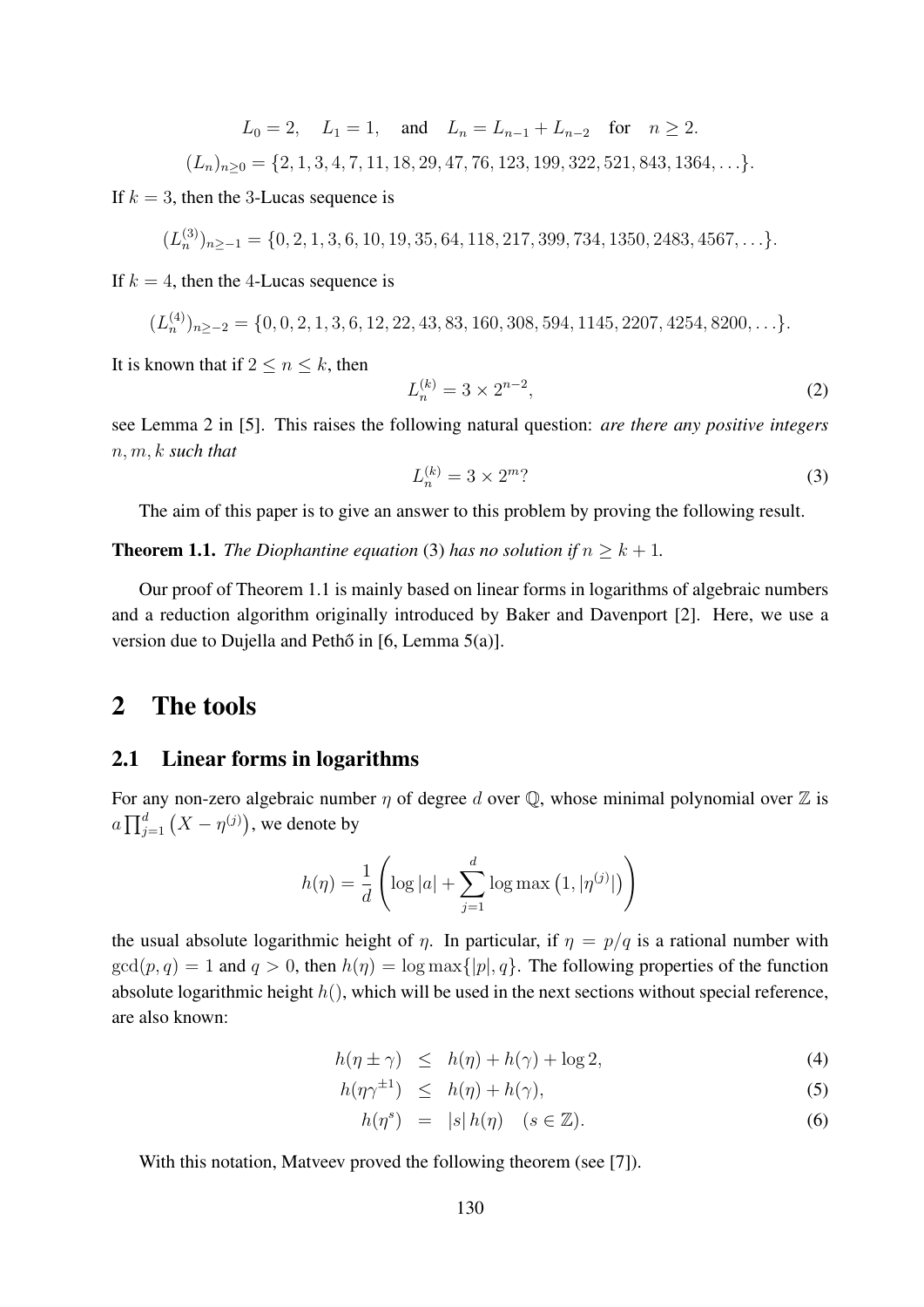**Theorem 2.1.** Let  $\eta_1, \ldots, \eta_s$  be real algebraic numbers and let  $b_1, \ldots, b_s$  be nonzero rational *integer numbers. Let*  $d_K$  *be the degree of the number field*  $\mathbb{Q}(\eta_1, \dots, \eta_s)$  *over*  $\mathbb{Q}$  *and let*  $A_i$  *be a positive real number satisfying*

$$
A_j = \max\{d_{\mathbb{K}}h(\eta), |\log \eta|, 0.16\} \text{ for } j = 1, ..., s.
$$

Assume that  $B\geq \max\{|b_1|,\ldots,|b_s|\}$ . If  $\eta_1^{b_1}\cdots \eta_s^{b_s}-1\neq 0$ , then

$$
|\eta_1^{b_1}\cdots \eta_s^{b_s} - 1| \ge \exp(-1.4 \cdot 30^{s+3} \cdot s^{4.5} \cdot d_{\mathbb{K}}^2 (1 + \log d_{\mathbb{K}})(1 + \log B)A_1 \cdots A_s).
$$

#### 2.2 Reduction algorithm

The following lemma can be found in [1].

Lemma 2.2. *Let* M *be a positive integer,* p/q *be a convergent of the continued fraction of the irrational*  $\gamma$  *such that*  $q > 6M$ *, and let* A, C,  $\mu$  *be some real numbers with*  $A > 0$  *and*  $C > 1$ *. Let* 

$$
\varepsilon = ||\mu q|| - M \cdot ||\gamma q||,
$$

*where*  $|| \cdot ||$  *denotes the distance from the nearest integer. If*  $\varepsilon > 0$ *, then there is no solution of the inequality*

$$
0 < u\gamma - v + \mu < AC^{-w}
$$

*in positive integers* u, v *and* w *with*

$$
u \leq M
$$
 and  $w \geq \frac{\log(Aq/\varepsilon)}{\log C}$ .

#### 2.3 Properties of the k-generalized Lucas sequence

In this subsection, we recall some facts and properties of these sequences which will be used later.

We know that the characteristic polynomial of the k-generalized Lucas numbers  $(L_n^{(k)})_n$ , namely

$$
\Psi_k(x) = x^k - x^{k-1} - \dots - x - 1,
$$

is irreducible over  $\mathbb{Q}[x]$  and has just one root outside the unit circle; the other roots are strictly inside the unit circle (see, for example, [8, 9, 12]). We denote by  $\alpha := \alpha(k)$  the single root, which is located between  $2(1-2^{-k})$  and 2 (see [12]). We label its roots by  $\alpha_1, \ldots, \alpha_k$  with  $\alpha := \alpha_1$ . To simplify the notation, in general, we omit the dependence on  $k$  of  $\alpha$ .

For an integer  $s \geq 2$ , we define the function

$$
f_s(x) = \frac{x-1}{2 + (s+1)(x-2)}.\tag{7}
$$

Now, we are ready to recall in the following lemmas some properties of the sequence  $(L_n^{(k)})_{n \ge -(k-2)}$ , which will be used for the proof of Theorem 1.1.

#### Lemma 2.3. [5, p. 144]

*(a)* For all  $n > 1$  and  $k > 2$ , we have

$$
\alpha^{n-1} \le L_n^{(k)} \le 2\alpha^n. \tag{8}
$$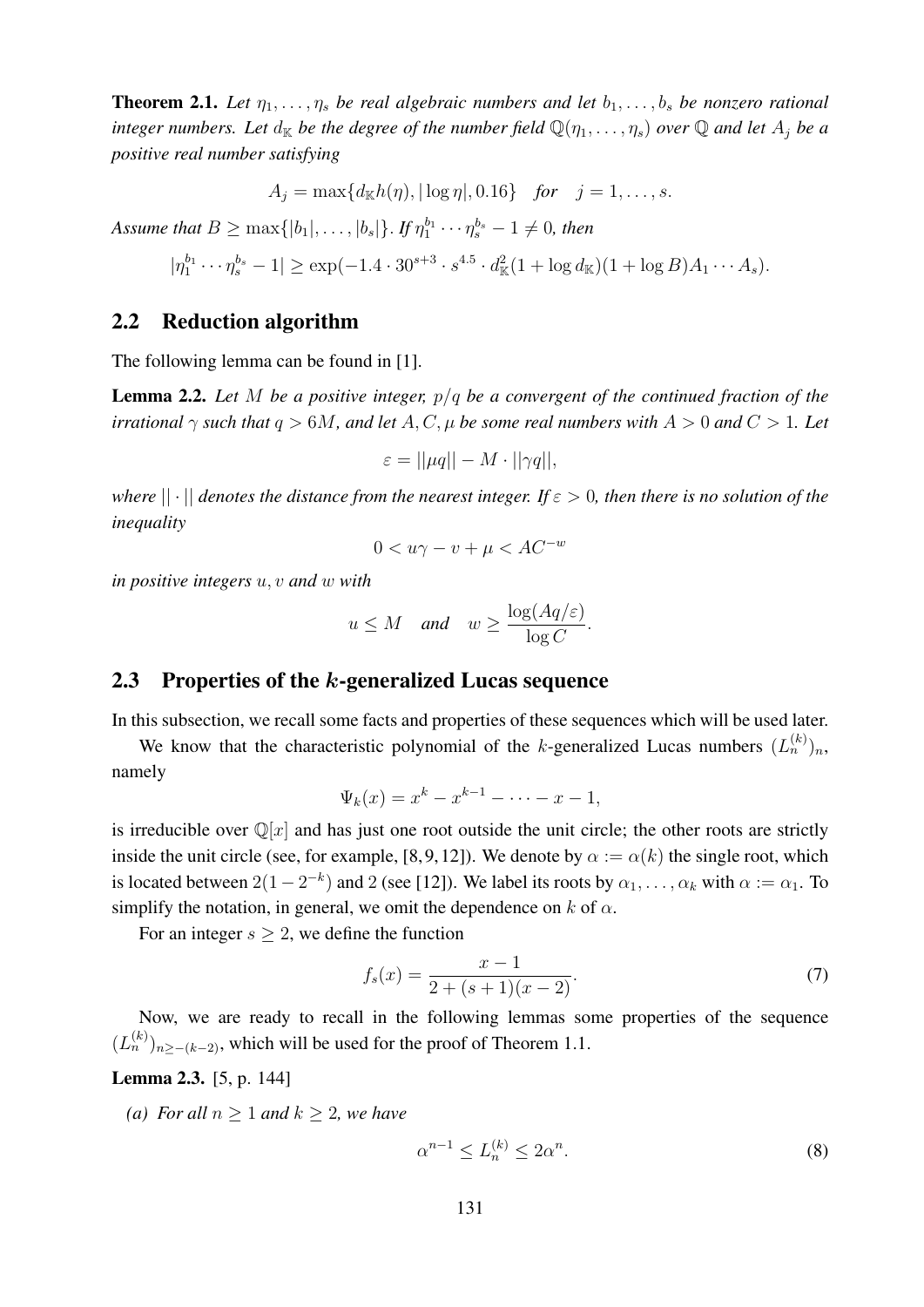*(b)* The following "Binet-like" formula holds for all  $n \ge -(k-2)$ :

$$
L_n^{(k)} = \sum_{i=1}^k (2\alpha_i - 1) f_k(\alpha_i) \alpha_i^{n-1}.
$$
 (9)

*(c)* For all  $n \ge -(k-2)$ *, we have* 

$$
\left| L_n^{(k)} - (2\alpha - 1)f_k(\alpha)\alpha^{n-1} \right| < \frac{3}{2}.\tag{10}
$$

**Lemma 2.4.** [11] *For every positive integer*  $n \geq 2$ *, we have* 

$$
L_n^{(k)} \le 3 \cdot 2^{n-2}.\tag{11}
$$

*Moreover, if*  $n > k + 2$ *, then the above inequality is strict.* 

**Lemma 2.5.** [4, pp. 89–90] *For*  $k \geq 2$ *, let*  $\alpha$  *be the dominant root of*  $\Psi_k(x)$ *, and consider the function*  $f_s(x)$  *defined in* (7)*. Then:* 

- (*i*) The inequalities  $1/2 < f_k(\alpha) < 3/4$  and  $|f_k(\alpha^{(i)})| < 1$ , for  $2 \le i \le k$  hold. So the *number*  $f_k(\alpha)$  *is not an algebraic integer.*
- *(ii)* The logarithmic height function satisfies  $h(f_k(\alpha)) < 3 \log k$ .

### 3 The proof of the main result

#### 3.1 An inequality for n and m in terms of  $k$

From now on, we assume that  $n \geq k + 1$ . By Lemma 2.4 and Equation (3) we get

$$
3 \cdot 2^m = L_n^{(k)} \le 3 \cdot 2^{n-2},
$$

so we deduce that  $m < n - 1$ . Thus, we may suppose that  $n \geq 3$  and  $m \geq 2$ . Now, we prove the following lemma.

**Lemma 3.1.** *If*  $(n, k, m)$  *is a nontrivial solution in integers of Equation* (3) *with*  $k \geq 2$  *and*  $n \geq k + 1$ *, then the inequalities* 

$$
m \le n < 4 \times 10^{14} k^4 \log^3 k \tag{12}
$$

*hold.*

*Proof.* Combining (3) with (10), one gets

$$
\left|3 \times 2^m - (2\alpha - 1)f_k(\alpha)\alpha^{n-1}\right| < \frac{3}{2}.\tag{13}
$$

Notice that  $\alpha > 1, 2^k > k+1$  and  $2^k > (k+1)(2 - (2 - 2^{-k+1})) > (k+1)(2 - \alpha)$ .

Thus,  $(2\alpha - 1)f_k(\alpha)\alpha^{n-1}$  is positive. Now, we divide both sides of the above inequality by  $(2\alpha - 1) f_k(\alpha) \alpha^{n-1}$  to obtain the following inequality

$$
\left|3 \cdot 2^m \cdot \alpha^{-(n-1)} \cdot ((2\alpha - 1)f_k(\alpha))^{-1} - 1\right| < \frac{3}{\alpha^{n-1}},\tag{14}
$$

where we used the facts  $2 + (k + 1)(\alpha - 2) < 2$  and  $1/(2\alpha - 1) < 1/2$ .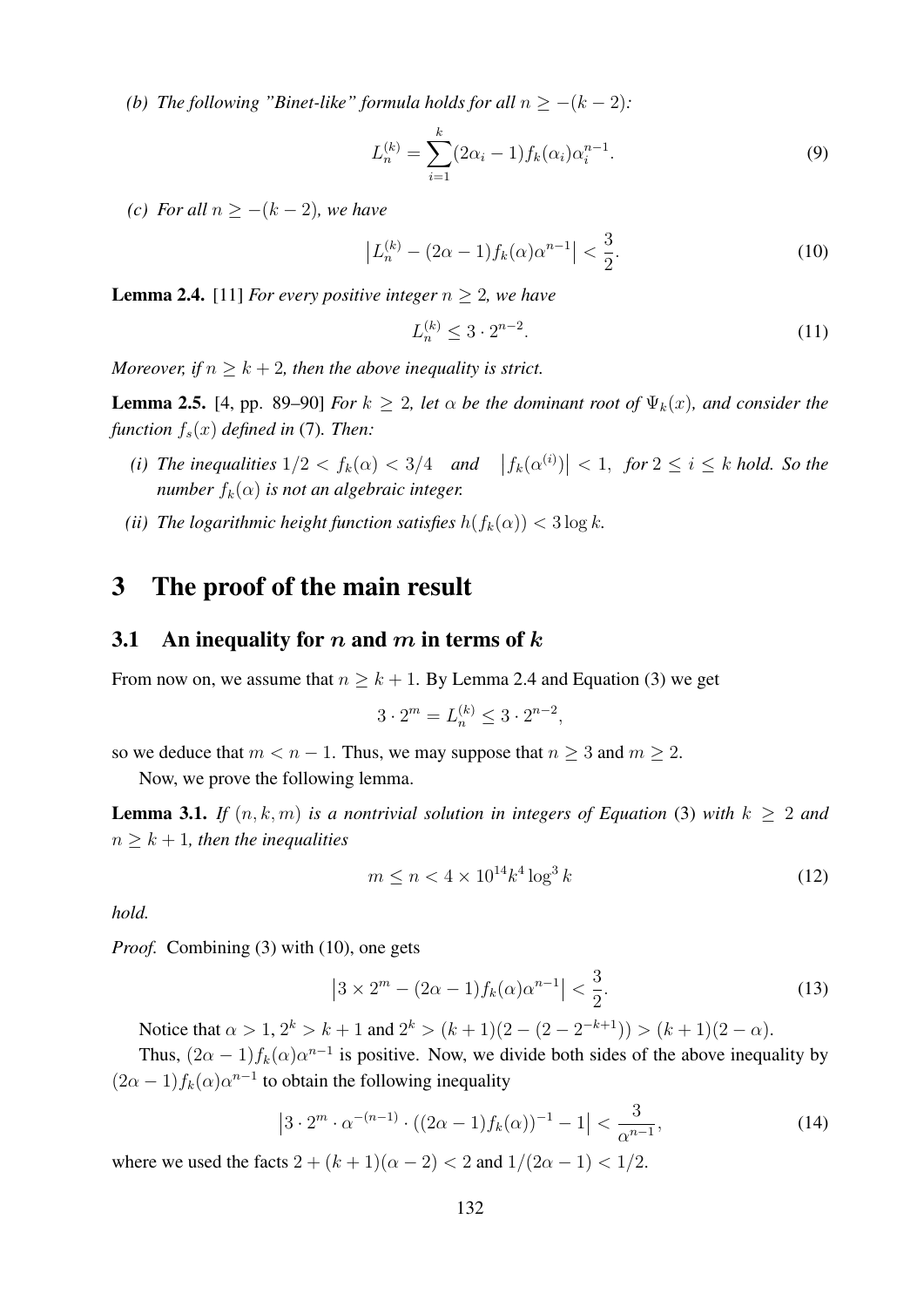In order to prove inequalities (12), we will apply Theorem 2.1. To this end, we take

$$
t := 3
$$
,  $\eta_1 := 2$ ,  $\eta_2 := \alpha$ ,  $\eta_3 := 3((2\alpha - 1)f_k(\alpha))^{-1}$ ,

and

$$
b_1 := m
$$
,  $b_2 := -(n-1)$ ,  $b_3 := 1$ .

We put

$$
\Lambda := 3 \cdot 2^m \cdot \alpha^{-(n-1)} \cdot ((2\alpha - 1)f_k(\alpha))^{-1} - 1 \tag{15}
$$

and inequality (14) becomes

$$
|\Lambda| < \frac{3}{\alpha^{n-1}}.\tag{16}
$$

For these choices, the field  $\mathbb{K} := \mathbb{Q}(\alpha)$  contains  $\eta_1, \eta_2, \eta_3$  and has  $d_{\mathbb{K}} = k$ . Since  $h(\eta_1) = \log 2$ and  $h(\eta_2) = (\log \alpha)/k < (\log 2)/k$ , it follows that

$$
\max\{kh(\eta_1), |\log \eta_1|, 0.16\} = k \log 2 := A_1
$$

and

$$
\max\{kh(\eta_2), |\log \eta_2| \,, 0.16\} = \log 2 := A_2.
$$

On the other hand, we use the estimate (ii) of Lemma 2.5 and the properties (5), (6) to deduce that for all  $k \geq 2$  $h(n) < h(2\alpha - 1) + h(f_n(\alpha)) + h(3)$ 

$$
h(\eta_3) \leq h(2\alpha - 1) + h(f_k(\alpha)) + h(3)
$$
  
< 
$$
< \log 3 + 3\log k + \log 3
$$
  
< 
$$
< 7\log k,
$$

so we get

$$
\max\{kh(\eta_3), |\log \eta_3|, 0.16\} = 7k \log k := A_3.
$$

As  $m < n - 1$ , we can take  $B := n - 1$ .

Before applying Theorem 2.1, it remains us to prove that  $\Lambda \neq 0$ . Assume the contrary, i.e.,  $\Lambda = 0$ , this imply that

$$
3 \cdot 2^{m} = \frac{(2\alpha - 1)(\alpha - 1)}{2 + (k+1)(\alpha - 2)} \alpha^{n-1}.
$$

If we conjugate the above relation by the automorphism of Galois  $\sigma : \alpha \to \alpha_i$   $(i > 1)$  and then taking absolute values, we get

$$
3 \cdot 2^m = \left| \frac{(2\alpha_i - 1)(\alpha_i - 1)}{2 + (k+1)(\alpha_i - 2)} \alpha_i^{n-1} \right|.
$$

But the above relation is not possible since its left-hand side is greater than or equal to 12, while its right-hand side is smaller than  $6/(k-1) < 8$  as  $|\alpha_i| < 1$  and

$$
|2 + (k+1)(\alpha_i - 2)| \ge (k+1) |\alpha_i - 2| - 2 > k - 1.
$$

Thus,  $\Lambda \neq 0$ . Therefore, applying Theorem 2.1 to get a lower bound for  $|\Lambda|$  and comparing this with inequality (16), we get

$$
(n-1)\log \alpha - \log 3 < 4.82 \times 10^{11} k^4 \log k (1 + \log k)(1 + \log(n-1)).
$$

Since  $1 + \log k < 2 \log k$ ,  $1 + \log(n - 1) < 2 \log(n - 1)$  and  $1/\log \alpha < 2$  for  $k \ge 3$  and  $n \ge 4$ , we conclude that

$$
\frac{n-1}{\log(n-1)} < 4 \times 10^{12} k^4 \log^2 k. \tag{17}
$$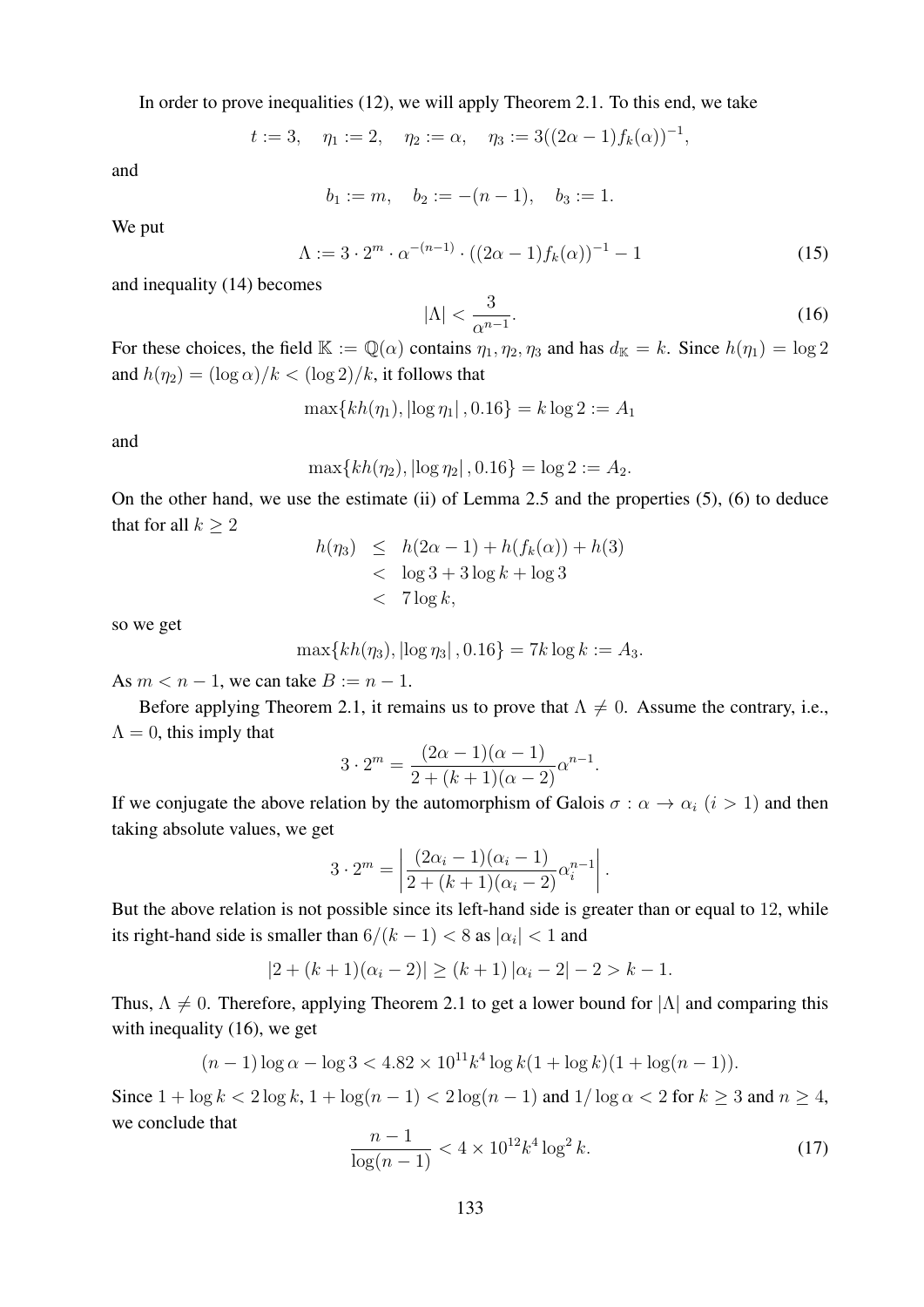We know that the function  $x \mapsto x/\log x$  is increasing for all  $x > e$ , so it is easy to check that the inequality  $\frac{x}{\log x} < A$  implies  $x < 2A \log A$ , whenever  $A \ge 3$ .

Thus, taking  $A := 4 \times 10^{12} k^4 \log^2 k$ , inequality (17) and as  $30+4 \log k + 2 \log \log k < 47 \log k$ , for all  $k \geq 3$ , we get

$$
n-1 < 2(4 \times 10^{12} k^4 \log^2 k) \log(4 \times 10^{12} k^4 \log^2 k)
$$
  
< 
$$
< (8 \times 10^{12} k^4 \log^2 k)(30 + 4 \log k + 2 \log \log k)
$$
  
< 
$$
< 4 \times 10^{14} k^4 \log^3 k.
$$

### 3.2 The case  $2 \leq k \leq 170$

In this subsection, we study the cases when  $k \in [2, 170]$ . We prove the following lemma.

**Lemma 3.2.** *The Diophantine equation* (3) *has no solution when*  $k \in [2, 170]$  *and*  $n \geq k + 1$ *. Proof.* Let

$$
\Gamma = m \log 2 - (n - 1) \log \alpha - \log \left( \frac{(2\alpha - 1)f_k(\alpha)}{3} \right).
$$
 (18)

Then  $e^{\Gamma} - 1 = \Lambda$ , where  $\Lambda$  is defined by (15). Therefore, (16) can be rewritten as

$$
\left|e^{\Gamma} - 1\right| < \frac{3}{\alpha^{n-1}}.\tag{19}
$$

Notice that  $\Gamma \neq 0$  since  $\Lambda \neq 0$ , so we distinguish the following two cases.

• First, if  $\Gamma > 0$ , then  $e^{\Gamma} - 1 > 0$ . Using the fact that  $x \le e^x - 1$  for all  $x \in \mathbb{R}$ , inequality (19) gives

$$
0<\Gamma<\frac{3}{\alpha^{n-1}}
$$

Replacing  $\Gamma$  in the above inequality by its formula (18), dividing both sides of the resulting inequality by  $\log \alpha$  and using the fact that  $1/\log \alpha < 2$  for all  $k \ge 2$ , we get

$$
0 < m\left(\frac{\log 2}{\log \alpha}\right) - n + \left(1 - \frac{\log((2\alpha - 1)f_k(\alpha)/3)}{\log \alpha}\right) < 6 \cdot \alpha^{-(n-1)}.\tag{20}
$$

.

Putting

$$
\gamma:=\frac{\log 2}{\log \alpha}, \quad \mu:=1-\frac{\log ((2\alpha-1)f_k(\alpha)/3)}{\log \alpha}, \quad A:=6, \quad \text{and} \quad C:=\alpha,
$$

the above inequality (20) yields

$$
0 < m\gamma - n + \mu < AC^{-(n-1)}.\tag{21}
$$

It is clear that  $\gamma$  is an irrational number because  $\alpha > 1$  is a unit in  $\mathcal{O}_{K}$ , the ring of integers of K. So  $\alpha$  and 2 are multiplicatively independent.

For each  $k \in [2, 170]$ , we find a good approximation of  $\alpha$  and a convergent  $p_\ell/q_\ell$  of the continued fraction of  $\gamma$  such that  $q_\ell > 6M$ , where  $M = \lfloor 4 \times 10^{14} k^4 \log^3 k \rfloor$ , which is an upper bound on  $m$  from Lemma 12. After doing this, we use Lemma 2.2 to Inequality (20). A computer search with Mathematica revealed that the maximum value of  $\log(Aq/\varepsilon)/\log C$  over all  $k \in [2, 170]$  is 175, which according to Lemma 2.2, is an upper bound on  $n-1$ . Hence, we deduce that the possible solutions  $(n, k, m)$  of Equation (3) for which  $k \in [2, 170]$  and  $\Gamma > 0$  have  $n \le 176$ , therefore  $m \le 175$ , since  $m < n$ .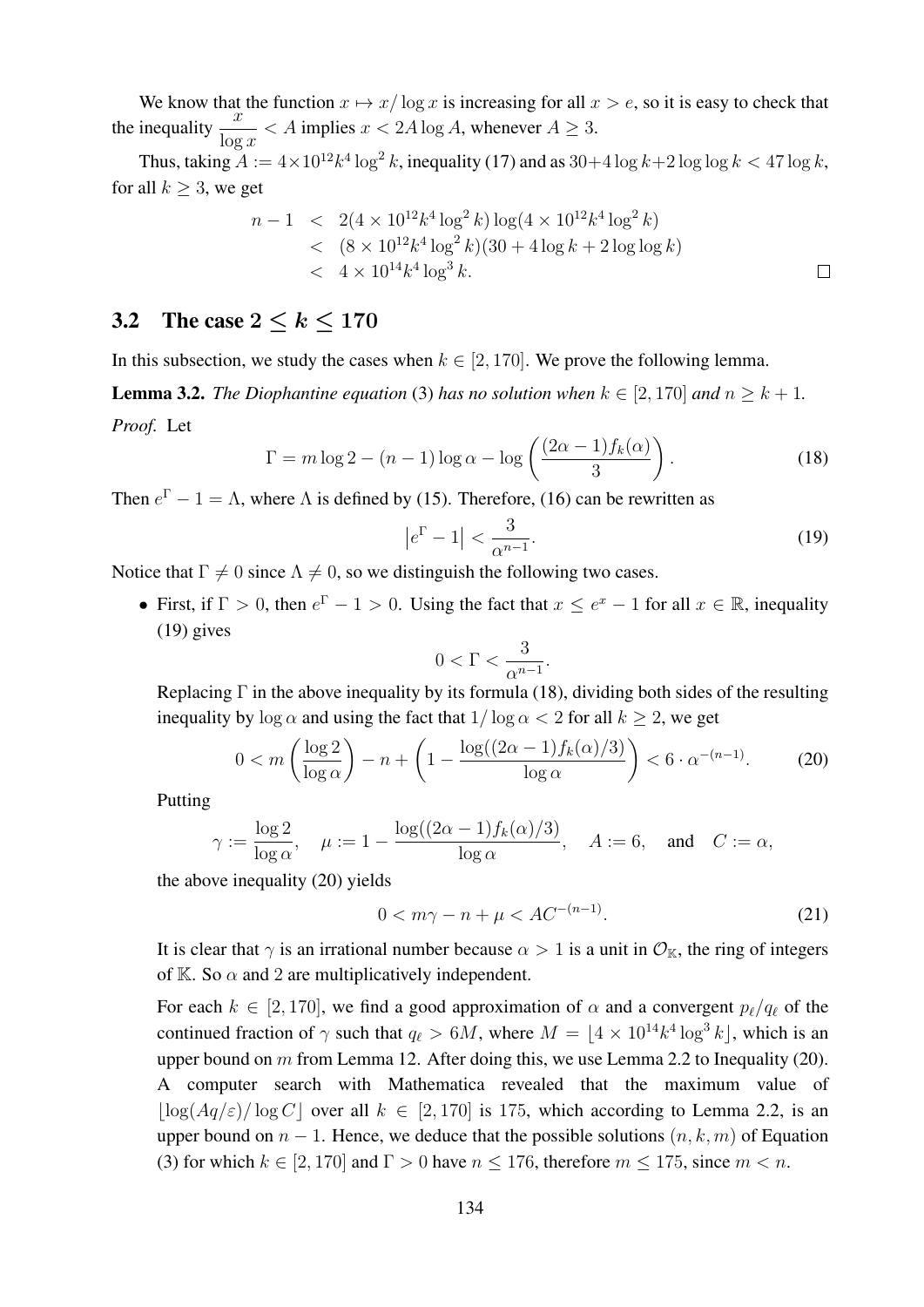• Now, we consider the case  $\Gamma < 0$ . It is easy to see that  $2/\alpha^{n-1} < 1/2$  holds for all  $k > 2$ and  $n \ge 3$ . Thus, inequality (19) implies  $|e^{\Gamma} - 1| < 1/2$  and therefore  $e^{|\Gamma|} < 2$ . As  $\Gamma < 0$ , we get  $0 < |\Gamma| \le e^{|\Gamma|} - 1 = e^{|\Gamma|} |e^{\Gamma} - 1| <$ 6  $\frac{0}{\alpha^{n-1}}$ . Similarly, as the case when  $\Gamma > 0$ , we get

$$
0 < (n-1)\gamma - m + \mu < AC^{-(n-1)},\tag{22}
$$

where

$$
\gamma := \frac{\log \alpha}{\log 2}, \quad \mu := \frac{\log((2\alpha - 1)f_k(\alpha)/3)}{\log 2}, \quad A := 9, \quad C := \alpha.
$$

In this case, we also took  $M := \lfloor 4 \times 10^{14} k^4 \log^3 k \rfloor$  which is an upper bound of  $n - 1$ by Lemma 3.1, and we applied Lemma 2.2 to inequality (22). In this case, with the help of Mathematica, we found that the maximum value of  $\log(Aq/\varepsilon)/\log C$  is 174. Thus, the possible solutions  $(n, k, m)$  of Equation (3) in the range  $k \in [2, 170]$  and  $\Gamma < 0$  give  $n \leq 175$ , so  $m \leq 174$ .

Finally, using Mathematica we compared  $L_n^{(k)}$  and  $3 \times 2^m$  for the range  $3 \le n \le 175$  and  $2 \le m \le 174$ , with  $m < n$  and found that Equation (3) has no solution in this range.  $\Box$ 

#### 3.3 The case  $k > 170$

In this subsection, we analyze the case  $k > 170$ .

**Lemma 3.3.** *The Diophantine equation* (3) *has no solution when*  $k > 170$  *and*  $n > k + 1$ *.* 

*Proof.* For  $k > 170$ , we have  $n < 4 \times 10^{14} k^4 \log^3 k < 2^{k/2}$ . In [5, p. 150], it was proved that

$$
(2\alpha - 1)f_k(\alpha)\alpha^{n-1} = 3 \cdot 2^{n-2} + 3 \cdot 2^{n-1}\eta + \frac{\delta}{2} + \eta \delta,
$$

where

$$
|\eta| < \frac{2k}{2^k}
$$
 and  $|\delta| < \frac{2^{n+2}}{2^{k/2}}$ .

Thus, from the above equality and (13), we get

$$
|3 \cdot 2^m - 3 \cdot 2^{n-2}| = \left| 3 \cdot 2^m - (2\alpha - 1)f_k(\alpha)\alpha^{n-1} + 3 \cdot 2^{n-1}\eta + \frac{\delta}{2} + \eta\delta \right|
$$
  

$$
< \frac{3}{2} + \frac{3k \cdot 2^n}{2^k} + \frac{2^{n+1}}{2^{k/2}} + \frac{2^{n+3}k}{2^{3k/2}}.
$$

For  $k > 170$ , we get  $4k/2^k < 1/2^{k/2}$ ,  $8/(3 \cdot 2^{k/2}) < 3/2^{k/2}$  and  $32k/(3 \cdot 2^{3k/2}) < 1/2^{k/2}$ . Thus, we obtain

$$
\left|3 \cdot 2^m - 3 \cdot 2^{n-2}\right| < 18 \cdot \frac{2^{n-2}}{2^{k/2}}.
$$

As  $n \geq k+1$ , we have  $1/2^{n-1} < 1/2^{k/2}$  and factoring out  $3 \cdot 2^{n-2}$  in the right-hand side of the above inequality, we get

$$
\left|2^{m-n+2} - 1\right| < \frac{6}{2^{k/2}}.\tag{23}
$$

Moreover, since  $m < n$ , we have that  $m - n + 2 \le 1$ , then it follows from (23) that

$$
\frac{1}{2} < 1 - 2^{m-n+2} < \frac{6}{2^{k/2}}.
$$